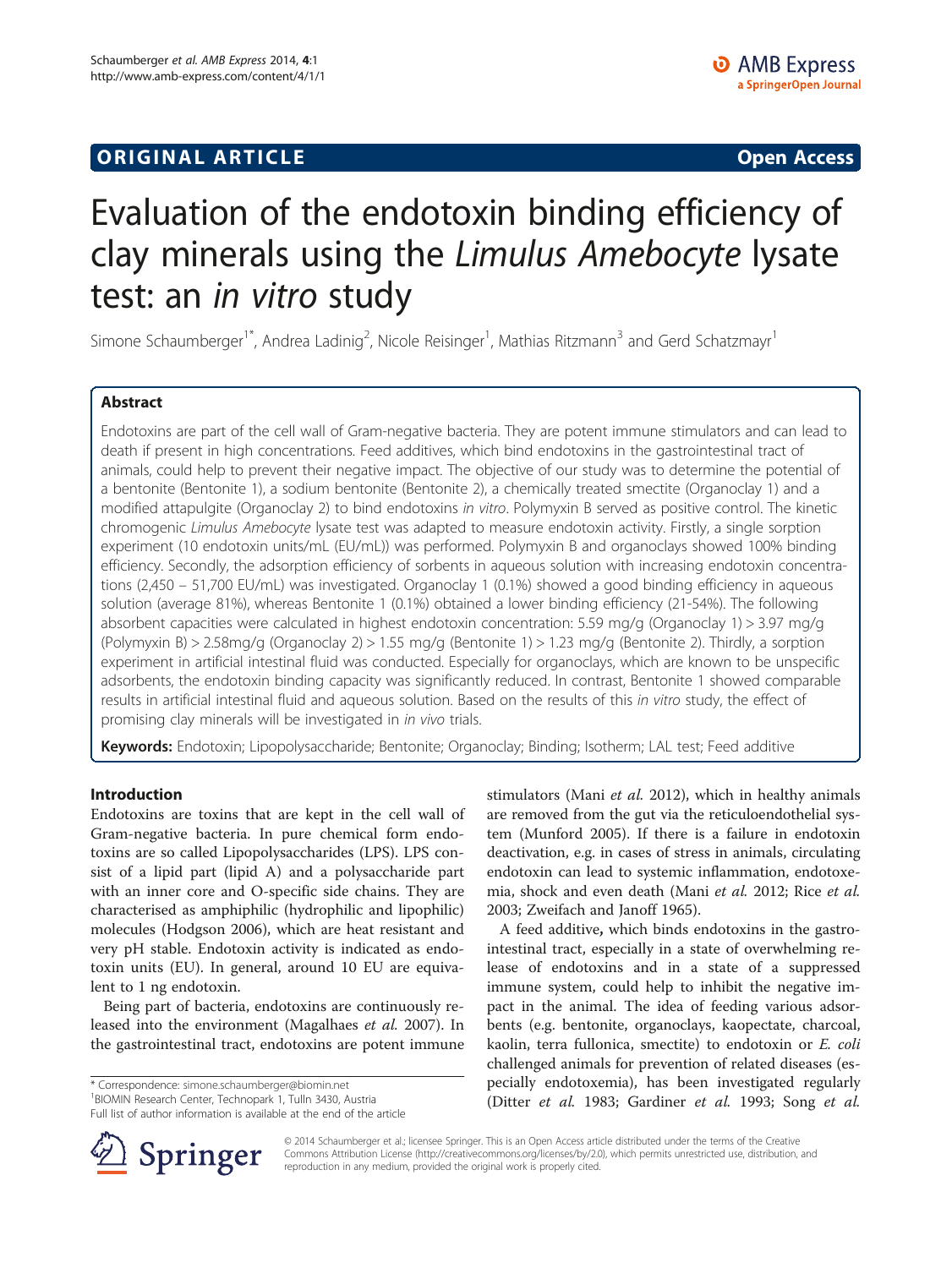[2011](#page-8-0); Trckova et al. [2004](#page-8-0)). However, none of the investigated adsorbents could be clearly assigned to endotoxin binding.

Besides the in vivo approaches, the efficacy of different substances to remove endotoxins from blood (dialysis), protein solutions and pharmaceuticals has been tested extensively. Different methods (e.g. ionexchange chromatography, ultrafiltration, sucrose gradient centrifugation) and materials (e.g. L-histidine, poly-L-lysine, polymyxin B) have been known since the early 80′s and were described by Tosa et al. ([1987\)](#page-8-0), Petsch and Anspach ([2000](#page-8-0)) and later reviewed by Magalhaes et al. [\(2007](#page-7-0)).

Currently, the most sensitive test for detecting endotoxins is the kinetic chromogenic Limulus Amebocyte lysate (LAL) test. The principle of the LAL test, discovered by Bang [\(1956](#page-7-0)), is that a lysate prepared from the blood of Limulus polyphemus, the horseshoe crab, forms clots when endotoxins are present (Young et al. [1972](#page-8-0)). Coagulation is caused by the activation of a number of enzymes located in the blood cells (amebocytes) of Limulus polyphemus, and this activation is initiated by endotoxins. In the chromogenic test, the coagulogen has been replaced by a chromogenic substrate. The last enzyme activated in the cascade splits the chromophore from the chromogenic substrate, producing a yellow colour reaction proportional to the amount of endotoxins in the system in a time dependant manner (Hurley [1995](#page-7-0)). The biological reagent and the high sensitivity (0.005 endotoxin units/mL) of the test imply susceptibility for interferences (Dubczak [2011](#page-7-0)). These interferences have to be overcome with sample preparation and dilution finding for each matrix.

Although testing of potential endotoxin binding materials, like bone char (a form of charcoal produced by heating bone in the presence of a limited amount of air), using the LAL test has been reported (Rezaee *et al.* [2009](#page-8-0)), there is still not much data available on promising protocols for the kinetic chromogenic LAL assay for the evaluation of clays like bentonites and organoclays as potent endotoxin sorbents.

The objective of our study was to determine in vitro the potential of bentonites and organoclays for an application as feed additive to prevent animals from endotoxin triggered diseases. The LAL test was adapted to evaluate endotoxin binding in aqueous solutions and artificial intestinal fluid. Results of our study helped us to determine the binding efficiencies of the tested materials.

## Material and methods

## Chemicals and reagents

Lipopolysaccharide (LPS) from *E. coli* O55:B5 ( $\geq$  500,000 EU/mg) was purchased from Sigma-Aldrich Co. LLC

(Vienna, AT). Polymyxin B- sulfate (PMB), an antibiotic, which is known to bind and inactivate endotoxins, was obtained from AppliChem (Darmstadt, D). Two bentonites (Bentonite 1 – main part smektite), one being a natural sodium-bentonite (Bentonite 2 – main part consist of smectite, feldspar and gypsum), and two clays treated with amines (organophilised) were used: a smectite (Organoclay 1 – fully organophilised: whole surface coated with amines) consisting of montmorillonite and an attapulgite (magnesium phylosillicate) consisting of smectite and palygorskite (Organoclay 2 – part of the surface organophilised).

Reagents used for the Limulus amebocyte lysate (LAL) test were obtained from Charles River Laboratories (CRIVER), Inc. Charleston, US: Limulus amebocyte lysate (Endochrome K; Charge: C4452E), Endotoxin-free (< 0.005 EU/mL) LAL reagent water (LRW; Charge: 99732088) and Endosafe control Standard Endotoxin from E. coli O55:B5 1.000 EU/mL (Charge: EX 14392 and EM11302 – RSE/CSE ratio 10 EU/ng; EX01022 – RSE/CSE ratio 12 EU/ng; EM11302 – RSE/CSE ratio 7 EU/ng). Potassium phosphate monobasic, sodium hydroxide and pancreatin for the preparation of the artificial intestinal fluid were obtained from Merck KGaA (Darmstadt, D).

## **Materials**

All materials used in the experiments were pyrogen free. Glass tubes were obtained from ACILA (16  $\times$  90 mm PYROKONTROL® tubes capped; Weiterstadt, GERD). Material which was reused was heat depyrogenated for 3 h at 230°C. 1.5 mL reaction tubes (Biosphere SafeSeal Tubes 1.5 mL) and Endosafe pipet tips were purchased from Sarstedt (Nümbrecht, D). For the LAL test, 96-well flat bottom microtitre plates (M9005, endotoxin free, Endosafe, CRIVER) were used. For the multipette, combitips were purchased from Eppendorf (Combitips plus, Biopure; Hamburg, D).

## Single concentration sorption experiment

A 1000 EU/mL Endosafe control endotoxin standard was diluted in pyrogen free LAL water (LRW) to yield a working solution of 10 endotoxin Units per millilitre (EU/mL). The endotoxin activity in the stock solution was verified by the LAL test. Five milligram of PMB (positive control) and each sorbent were dissolved in 5 mL of the LPS working solution to yield a final concentration of 0.1% w/v sorbent. Reaction mixtures and pure sorbents were shaken at  $112 \times g$  for 2 hours on a micro plate shaker at room temperature  $(22 \pm 1^{\circ}C)$ . Afterwards, the samples were centrifuged at 500  $\times$  g for 15 min, supernatant of reaction mixtures and pure sorbents were diluted in LRW water (1:100, 1:10) and endotoxin activity was measured using the LAL assay.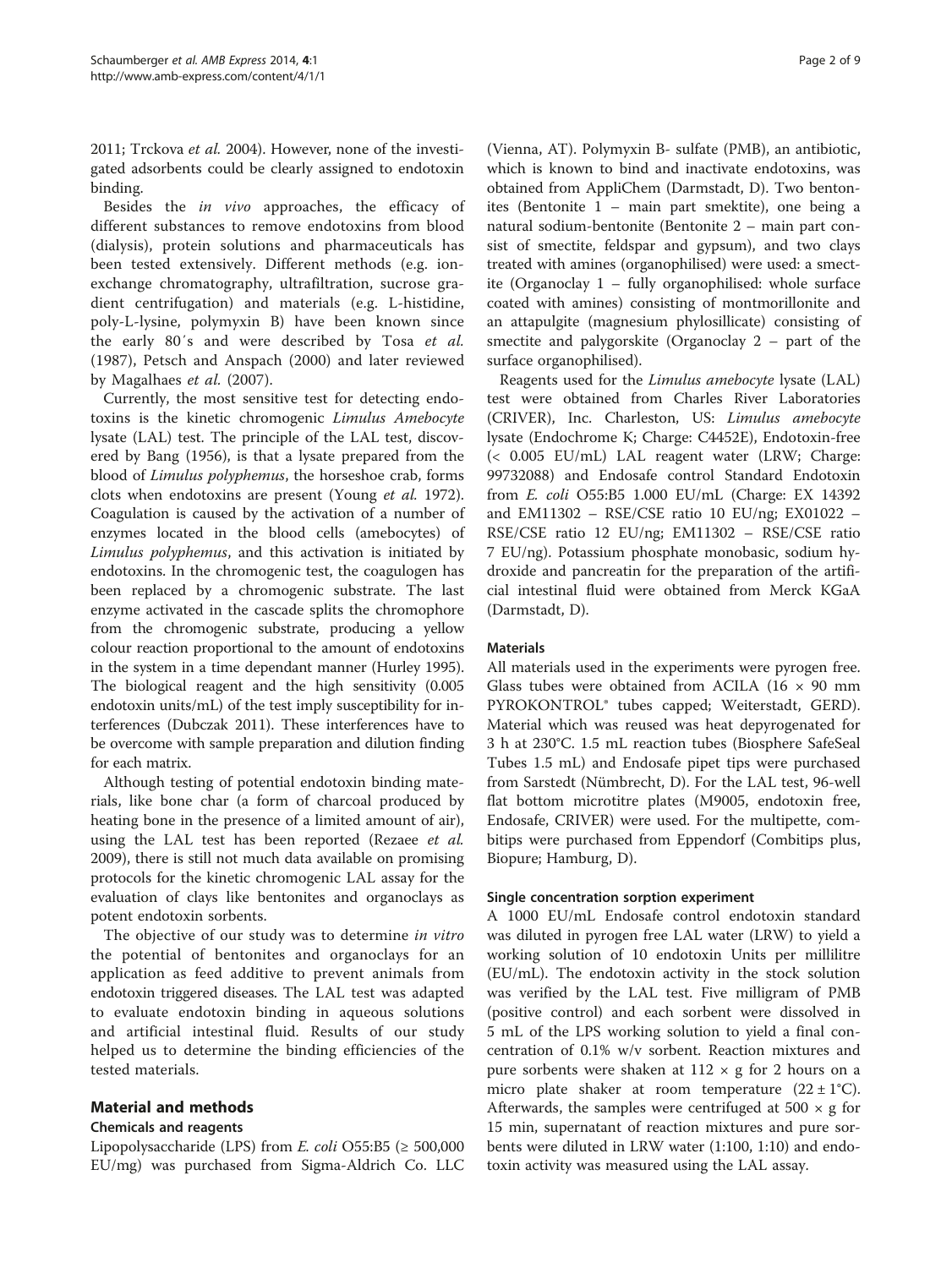## Influence of endotoxin concentration on adsorption efficiency

We used a 250,000 EU/mL stock of LPS of E. coli O55:B5 from Sigma for preparing eight concentrations of endotoxin working solutions, ranging from 2,500-50,000 EU/mL. The endotoxin activity in the stock solution was verified by the LAL test. Each sorbent (5 mg) was dissolved in 5 mL of LRW solution to yield a concentration of 0.1% w/v of sorbent. Incubation was done shaking at  $112 \times g$  for 2 hours at 37°C. LPS working solutions and reaction mixtures were diluted and measured as described above. Reaction mixtures had to be diluted up to 1:10,000 before applying on the plate and measured using the LAL assay.

#### Artificial intestinal fluid sorption experiment

The artificial intestinal fluid (AIF) was prepared according to the "Official Method – Determination of the Disintegration Time of Tablets" by Health Canada ([1989\)](#page-7-0). LPS working solutions were prepared from a ≥250,000 EU/mL stock of LPS of E. coli O55:B5 from Sigma to gain concentrations of 25,000 and 120,000 EU/mL. Five milligrams of sorbents and PMB were dissolved in 5 mL AIF to gain a 0.1% w/v solution. Samples were incubated shaking at  $112 \times g$  for 2 hours at 37°C. Thereafter, reaction mixtures were treated as described in paragraph "Influence of endotoxin concentration on adsorption efficiency".

#### Limulus amebocyte lysate test (LAL)

The test was performed using a 96-well microtitre plate and optical density was read at 405 nm. Reaction was measured over 70 minutes. For each clay mineral, 100 μL of the diluted adsorbent alone and the sample LPS mixture was applied in duplicate onto the 96-well-plate. Spiking experiments were carried out in order to determine the LPS recovery for identifying interferences of endotoxins, reagent and used materials. For that purpose, a spiking solution with a concentration of 10 EU/mL was prepared. Subsequently, 50 μL of the spiking solution was added to the supernatant of the reaction mixtures. Each sample and the respective spiked sample were diluted to meet the calibration line and applied in duplicate. Preparation of a fourpoint calibration line (0.05, 0.5, 5, 50 EU/mL), application of 100 μL reaction reagent (Endochrome K as a chromogenic substrate) and the measurements were performed according to European Pharmacopoeia 5.0 2005 (chapter 2.6.14., Method D, pp. 161–168). For all experiments done in LRW solution, calibration line was done with LRW. For experiments in AIF solution, calibration line was assayed in AIF buffer. Data were calculated by the EndoScanV 9.1 software (CRIVER).

#### Performance standards of the LAL test

Performance characteristics of the LAL test were defined according to manufacturer's specifications: The LPS recovery of the spiked sample had to be 50% to 200%, and the coefficient of variation of the sample, analysed in duplicate, had to be lower than 10%. Additionally, the coefficient of correlation of the calibration line had to be equal or better than 0.980. Each plate included a negative control (endotoxin free test water, LRW) and the related spiked sample. Invalid recoveries of spiked samples show false negative or false positive readings therefore, they can be excluded. Data which did not fulfil the performance standards of the test were not considered in our calculations.

#### Endotoxin removal efficiency (E)

The endotoxin removal efficiency was calculated for experiments in LRW and different increasing endotoxin concentrations and experiments in AIF by equation (1), where E was the removal efficiency in percentage (%), and  $C_0$  and C were the endotoxin concentrations measured in the stock solution and in sample supernatant, respectively.

$$
E = \left(\frac{C_0 - C}{C_0}\right) * 100\tag{1}
$$

## Endotoxin adsorption capacity (q) and isothermal equations

In comparison to PMB, two sorbents were chosen to calculate the amount of endotoxin adsorbed (q) and to fit them to isothermal equations. Therefore, the endotoxin activity (EU/mL) was converted into endotoxin EU/mg sorbent. This referred to the potency of the used endotoxin standard, which was defined by the certificate of analysis from the producer, to be between 7–12 EU/ng (depending on the certificate of the standard/charge).

To calculate the adsorbed amount of endotoxin on the control and the used sorbents (q), the following equation (2) was used

$$
q = \left(\frac{C_0 - C}{W_m}\right) \times V \tag{2}
$$

 $C_0$  and C were the concentrations of endotoxin in the initial endotoxin solution and in the supernatant after adsorption. V was the volume of the solution (mL) and  $W_m$  was the amount of adsorbent used (mg).

The data were fitted to different isothermal models (linear and Freundlich isotherm). The equation used for the linear model (3) was

$$
q = K_d \times C \tag{3}
$$

and the equation used for the Freundlich model (4) was

$$
q = K_F \times C^{\frac{1}{n}} \tag{4}
$$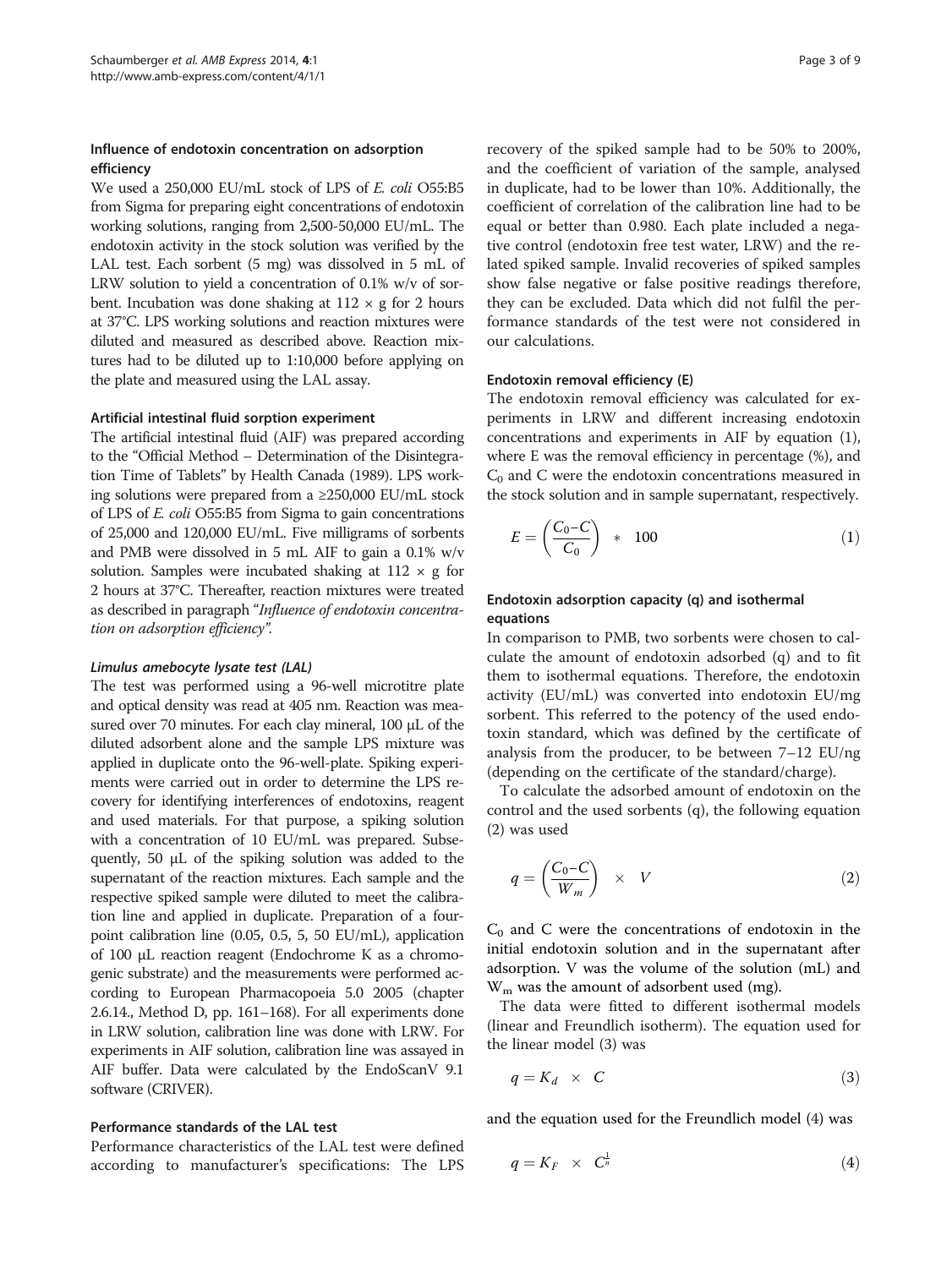For both equations, q corresponded with the concentration of endotoxin bound (EU/mg). C was the concentration of endotoxin in solution (EU/mL).  $K_d$  represented the dimensionless distribution coefficient.  $K_F$  corresponded to the Freundlich coefficient. The Freundlich exponent n described the deviation of the isotherm from a linear correlation and was a measure for the sorption intension. If  $n = 1$ , a linear isotherm is described and the distribution between the two phases is independent of the concentration of the sorbent.  $1/n < 1$  is a reference for a normal Langmuir isotherm and  $1/n > 1$  indicates a cooperative sorption.

#### Calculations and diagrams

All calculations for the isotherm models were done with Table Curve 2D v5.0. Diagrams and tables were prepared with Microsoft Excel 2010. For statistical comparison of mean binding efficiencies and to demonstrate significant decrease of endotoxin activity when sorbents used, a one-sided T-test (equal variances not assumed; Welch correction) was performed.

## Results

#### Single concentration sorption experiment

Sorption of endotoxin with four different sorbents in comparison to PMB (positive control) was determined. The adsorption (%) of tested substances is presented in Table 1. The measured endotoxin activity of the used solution was  $12.5 \pm 2.7$  EU/mL. Measurements were done in duplicate in two separated tests (1, 2).

The positive control PMB, along with Organoclay 1, bound 100% of the available endotoxin, whereas the products Bentonite 1 and Bentonite 2 showed a low binding efficiency.

## Influence of endotoxin concentration on adsorption efficiency

Endotoxin concentration studies on adsorption efficiency were performed at 37°C, over a 2 hour incubation period. Eight endotoxin concentrations were used and the measured activity ranged from 2,450 – 51,700 EU/mL aqueous solution. The binding efficiencies (E) of the given sorbents compared to the control are shown in Figure [1.](#page-4-0) Organoclay 1 showed a comparable  $(P = 0.385)$ binding efficiency (average 81.6%) than the positive control PMB (average 76.4%). The removal efficiency of Organoclay 2 varied strongly in dependence on the endotoxin concentration (min 18%, max 66%). The two non-organophilised products, Bentonite 1 and Bentonite 2, showed on average the lowest binding efficiencies ranging between 21 and 54% and 7 to 52%, respectively. Organoclay 2 ( $P = 0.013$ ), Bentonite 1 ( $P = 0.026$ ) and 2  $(P = 0.022)$  showed a significantly decreased binding capacity compared to PMB.

Figure [2](#page-4-0) summarizes the mean measured endotoxin values over all tested concentrations. Only PMB ( $P =$ 0.015) and Organoclay 1  $(P = 0.017)$  significantly decreased the endotoxin activity in LRW solutions. Bentonite 1 (P = 0.268), Bentonite 2 (P = 0.213) and Organoclay 2  $(P = 0.119)$  revealed no significant lower endotoxin values.

Further tests and calculations were only investigated with PMB, Organoclay 1 and Bentonite 1. On the one hand, as those sorbents showed constant results in previous tests and on the other hand, to compare a low and a high binding sorbent for their binding mechanism. To give an indication on the bound amount of endotoxin (q) in correlation to the initial endotoxin activity in aqueous solution (C), the correlation of two sorbents and PMB is shown exemplarily in Figure [3.](#page-5-0) The progression of the gradient of Organoclay 1 showed similarity to the control, suggesting a comparable binding efficiency. The progression of Bentonite 1 is similar to Organoclay 1 but shows a decreased amount of bound endotoxin. None of the used clays reached a saturation value and therefore, no maximum sorption coefficient could be calculated ( $q_{\text{max}}$ , Langmuir isotherm).

Results were also expressed as sorption isotherms to identify the adsorption mechanism. For this experiment the linear and the Freundlich model were chosen. Table [2](#page-5-0) presents results for  $K_d$ ,  $K_F$  and respective R and 1/n. Organoclay 1 and PMB showed a better coefficient of correlation with the Freundlich isotherm than with the linear model. Result of Organoclay 1 and PMB  $(1/n > 1)$  support the idea of a Langmuir isotherm. Langmuir isotherm could not be applied, as no equilibrium concentration for sorbents could be determined. Bentonite 1 revealed lower coefficients of correlation for both models and compared to the other sorbents  $1/n = 1$ , which would suggests a linear isotherm.

#### Artificial intestinal fluid (AIF) sorption experiment

Binding experiments in AIF were performed at two different endotoxin concentrations using two sorbents and control in 0.1% (w/v) solution. The aim was to investigate the endotoxin binding efficiency of clay minerals in a complex medium. The pure AIF revealed no endotoxin

Table 1 Data represent the adsorption efficiency [%] for endotoxin in a 0.1% (w/v) sorbent solution

|                      | ___<br>__ |            |            |              |                    |                    |
|----------------------|-----------|------------|------------|--------------|--------------------|--------------------|
| <b>Sorbents</b>      | Test      | <b>PMB</b> | Organoclay | Organoclay 2 | <b>Bentonite</b> 1 | <b>Bentonite 2</b> |
| Percentage bound (%) |           | 00         | 100        | 100          |                    |                    |
|                      |           | 00         | 100        | 100          | Δ                  |                    |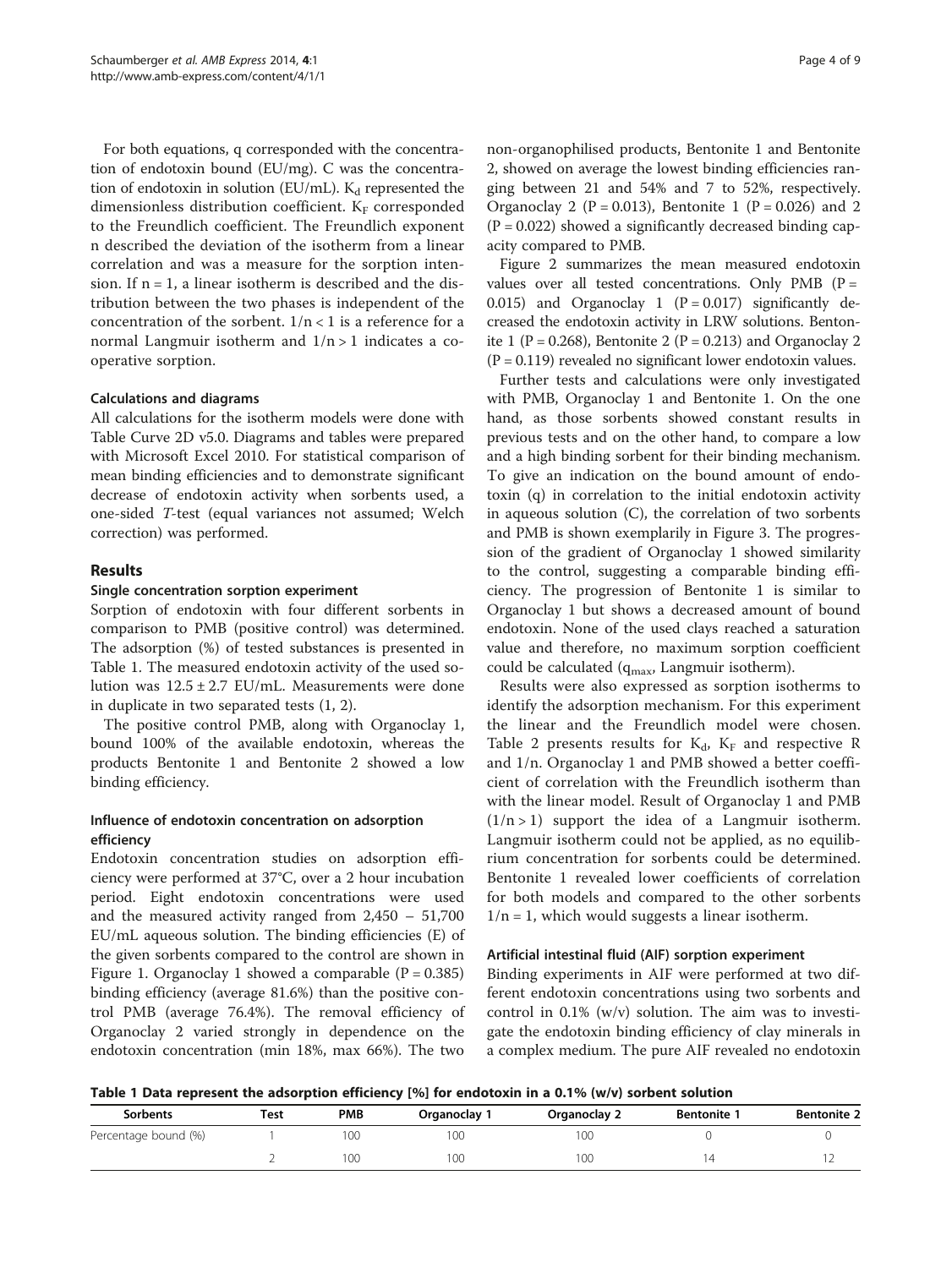<span id="page-4-0"></span>

activity itself  $\langle$ <0,005 EU/mL). Binding efficiency of PMB and the tested clays are demonstrated in Figure [4](#page-6-0). Concentrations of the LPS-AIF solutions were measured to be 26,430 EU/mL and 119,765 EU/mL, respectively.

PMB bound more than 90% of the added endotoxin at both endotoxin concentration levels. Organoclay 1 and Bentonite 1 showed binding efficiencies below 50%, whereas, Organoclay 1 showed a decreased binding efficiency compared to Bentonite 1 at both endotoxin concentrations.

## **Discussion**

The use of clay minerals as a feed additive for farm animals to prevent the effects of different mycotoxins (e.g. aflatoxin and ergotamine), bacteria and other toxic

compounds is widespread and has been discussed for years (Slamova et al. [2011](#page-8-0); Tateo and Summa [2007](#page-8-0); Trckova et al. [2004](#page-8-0)). Therefore, the hypothesis is that binding endotoxins in the gut lumen will reduce the number of endotoxins entering the organism. As animal studies are expensive, and the effect of the additive has to be assured, the in vitro screening of sorbents is important for estimating their adsorptive potential. Although, results of in vitro studies may not be reflected in in vivo studies, conclusions regarding the mode of action under controlled conditions can be gained (Ganner and Schatzmayr [2012\)](#page-7-0). Approaches for screening binding materials *in vitro* and collecting information on the underlying functional mechanisms, are of great interest.

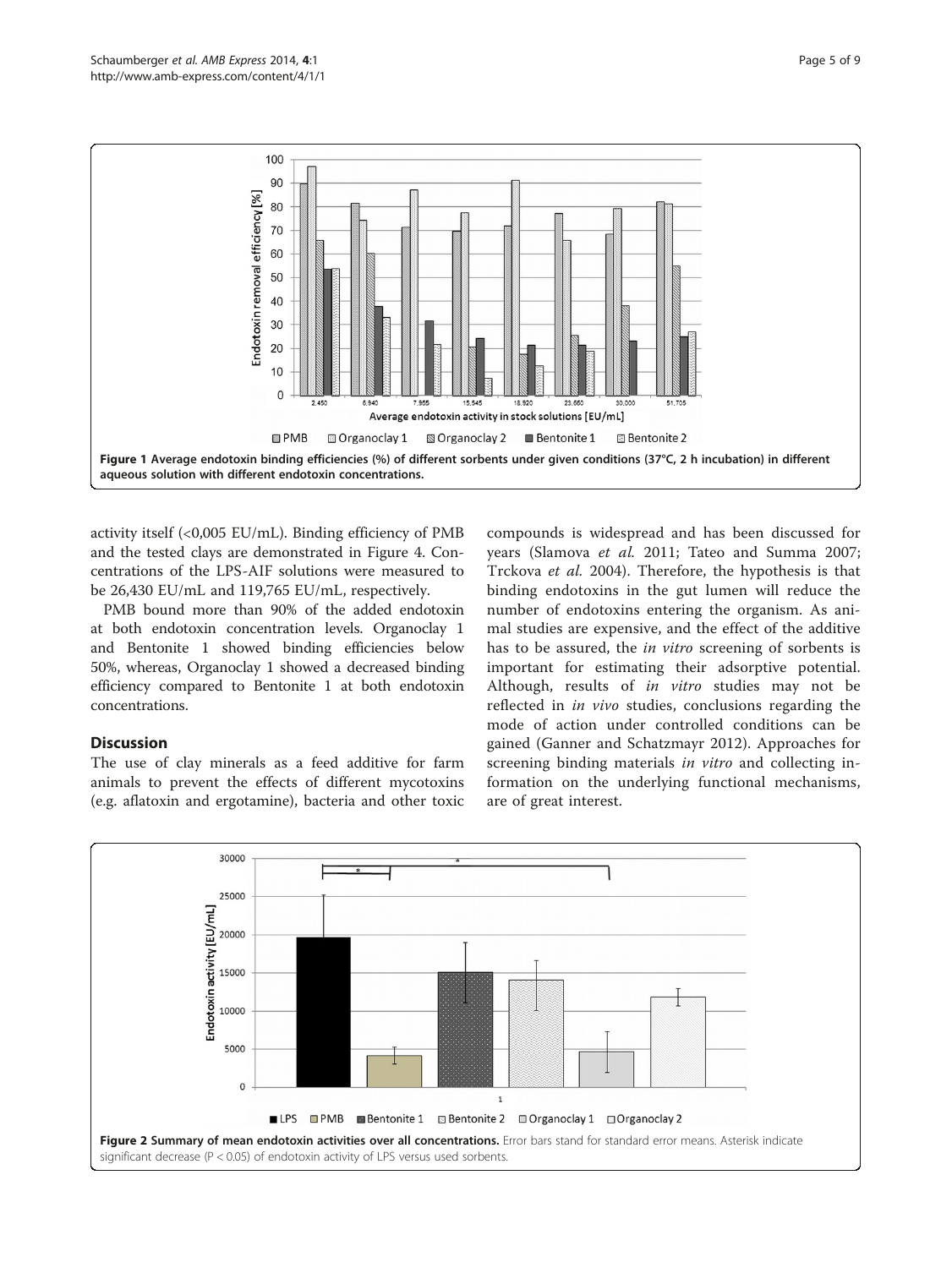<span id="page-5-0"></span>

The role of endotoxins in inflammatory processes induced by Gram-negative bacteria is well known (Rietschel et al. [1994](#page-8-0)). Already small amounts of endotoxin (< 1 ng/mL; approximately 10 EU/mL) (Anspach and Hilbeck [1995;](#page-7-0) Mani et al. [2012](#page-7-0)) given intravenously are sufficient to activate the immune system and trigger symptoms (Gorbet and Sefton [2005\)](#page-7-0). Even far higher dosages are expected to be present in the environment of farm animals (Ratzinger [2010](#page-8-0); Vogelzang et al. [1998\)](#page-8-0).

PMB is a well investigated polypeptide antibiotic, which deactivates LPS via disrupting the molecular structure (Pristovsek and Kidric [1999](#page-8-0)). A two way mechanism explains the reaction. Firstly, the positively charged PMB adheres to LPS lamella because of electrostatic interaction and secondly, the acyl chain is inserted in the LPS lamella. Due to this stoichiometric binding effect, PMB was chosen as positive control in our experiments. The limitation of in vivo use of PMB is its toxicity (Danner *et al.* [1989\)](#page-7-0) and therefore, alternatives are necessary.

Table 2 Parameters determined by fit to two models of the isotherm data for binding of sorbents

| Adsorbent    |             | Linear model         | <b>Freundlich model</b> |      |                      |  |
|--------------|-------------|----------------------|-------------------------|------|----------------------|--|
|              | $K_{\rm d}$ | $a_{R}$ <sup>2</sup> | ΚF                      | 1/n  | $a_{R}$ <sup>2</sup> |  |
| <b>PMB</b>   | 0.75        | 0.98                 | 0.15                    | 0.87 | 0.99                 |  |
| Organoclay 1 | 0.79        | 0.98                 | 0.28                    | 0.92 | 0.99                 |  |
| Bentonite 1  | 0.24        | 0.96                 | 036                     | 1 04 | 0.96                 |  |

<sup>a</sup>Coefficient of correlation.

In our experiments, non-treated and organophilised bentonites were tested to get an idea of the endotoxin binding behaviour of sorbents in different media, and whether the LAL assay can be used to quantify endotoxin activity in different media. It has to be kept in mind that the use of organoclays as feed additives is not permitted in the European Union, but since organoclays are known to bind a broad spectrum of substances they were included in this study. In contrast, Bentonitemontmorillonite is authorized as a technological feed additive according to European Parliament regulation No 1831/2003 and can therefore, be used as a feed additive.

In older literature, fluorescein isothiocyanate (FITC)-LPS was used for fluorescence measurements (Nolan et al. [1975\)](#page-7-0) or the gel tube test was used to obtain quantitative results to measure the endotoxin binding in vitro (Ditter et al. [1983](#page-7-0)). Gorbet and Sefton ([2005\)](#page-7-0) stated that many studies on materials incubated in endotoxin solutions were never reported. This fact points out the necessity of defined approaches for testing potential endotoxin sorbents.

Our investigations were based on the set-up of testing aflatoxin binding by Lemke et al. ([2001](#page-7-0)). Our first approach was a single sorption experiment with a low amount (about 10 EU/mL) of endotoxin. Differences in adsorption efficiencies of organophilic and non-treated clays were revealed. The reason that organoclays bind endotoxin to a high percentage in a clear buffers solution may be explained by the hydrophobic forces between LPS and treated clays (Hou and Zaniewski [1991](#page-7-0)). Another explanation could be that, low endotoxin values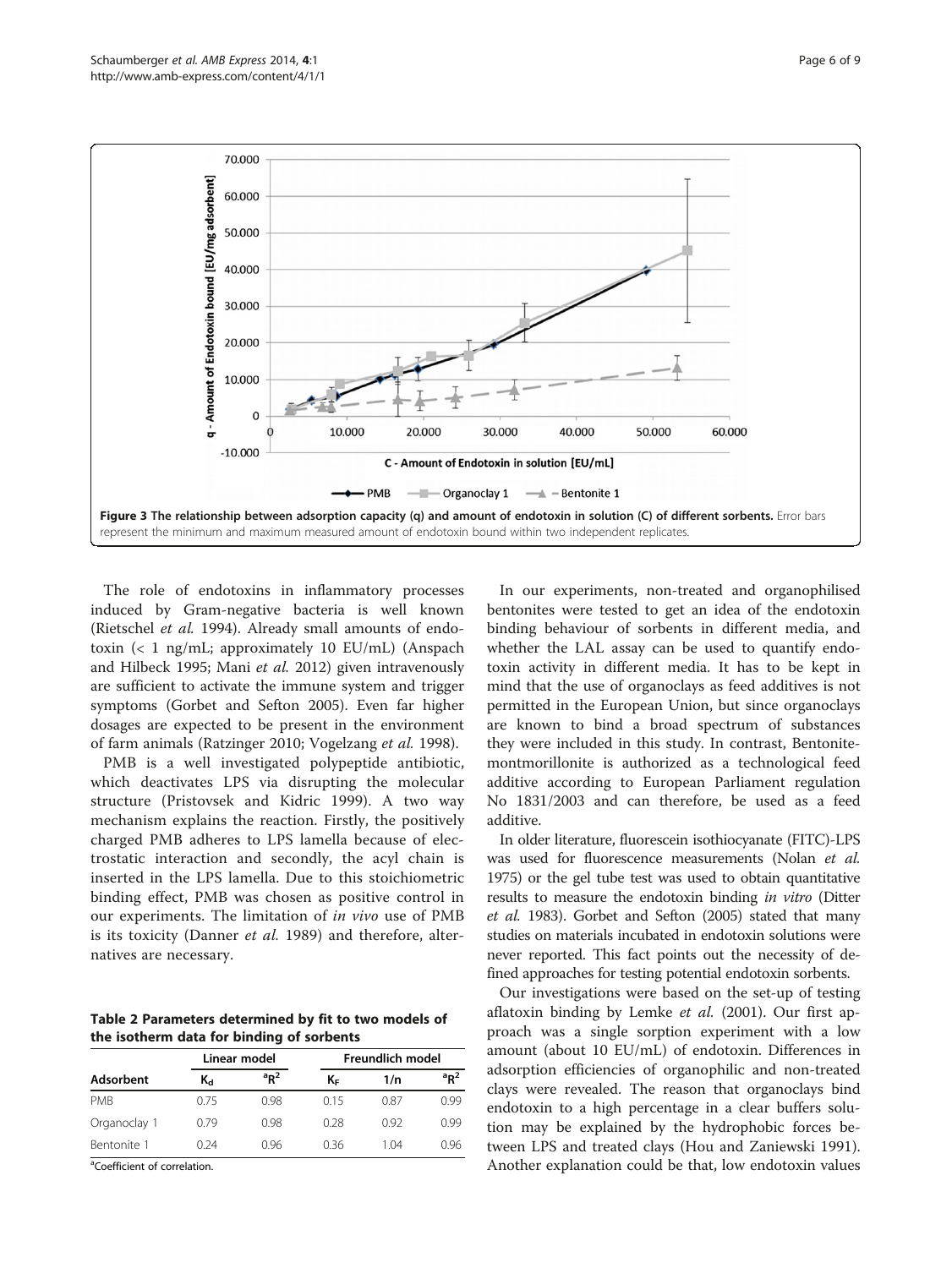<span id="page-6-0"></span>

in aqueous solution may not activate the binding sites of untreated bentonite.

However, far higher dosages than 10 EU/mL are expected in the environment. Thus, the next step in our experiments was, to test the influence of endotoxin concentrations  $(2,450 - 51,700$  EU/mL in LRW solution) on the adsorption efficiency of sorbents. Organoclay 1 revealed on average a comparable binding efficiency to PMB ( $P = 0.385$ ). The same behaviour was expected for Organoclay 2, however, binding efficiencies were significantly  $(P = 0.013)$  decreased compared to PMB. This could be either due to the differences of the original clay (before treatment) itself or to the treatment with different surfactants. In contrast to the swelling bentonites, which partially disperse themselves spontaneously in water owing to the swelling caused by penetration of water between the unit layers, the three-dimensional structure of attapulgite prohibits any internal swelling action, which reduces access to adsorbed molecules.

Further calculations with isothermal models were conducted. Data of PMB, Organoclay 1 and Bentonite 1 were fitted to linear and Freundlich isotherm according to the method explained by Giles et al. ([1974](#page-7-0)). PMB and Organoclay 1 revealed comparable results and suggest a Langmuir isotherm, whereas Bentonite 1 indicated a linear isotherm. No saturation levels were reached for tested sorbents, although high concentrations of endotoxin were used.

In anticipation that the material might be used as feed additive, we implemented binding experiments in

artificial intestinal fluid. Samples prepared with the lower concentrated endotoxin solution showed a decreased binding efficiency of sorbents compared to higher concentrated LPS test solutions. This observation can have two reasons: Firstly, toxins bind to sites with higher affinity, followed by binding to lower affinity sites, when toxin concentration increases (Ferraz et al. [2004](#page-7-0)). Secondly, increased toxin concentrations change the surface of the sorbent and activate further binding sites (Giles et al. [1974](#page-7-0)) or start binding previously bound molecules (Grant et al. [1998\)](#page-7-0).

When compared to binding results in LRW solutions with 23,660-30,000 EU/mL (around 72%), Organoclay 1 showed a significant decrease in binding efficiency in AIF (20%;  $P < 0.005$ ). In comparison to these results, binding efficiencies in LRW solution (22%) of Bentonite 1 are comparable to results in AIF solution (26%). Thus, complex media can have an influence on binding capacity of clay minerals, in our case Organoclay 1 showed a decrease of binding efficiency of over 50%. This is a very important observation, since the binding agent should act in the gastrointestinal tract, where conditions are rather complex.

These results lead to the conclusion that the adsorption of endotoxins to organoclays is mostly unspecific which limits its practical application. In addition to that organoclays do not meet regulatory requirements for feed additives.

Overall, there are only a few references on in vitro endotoxin binding studies which were done using the kinetic chromogenic LAL test, and most of these studies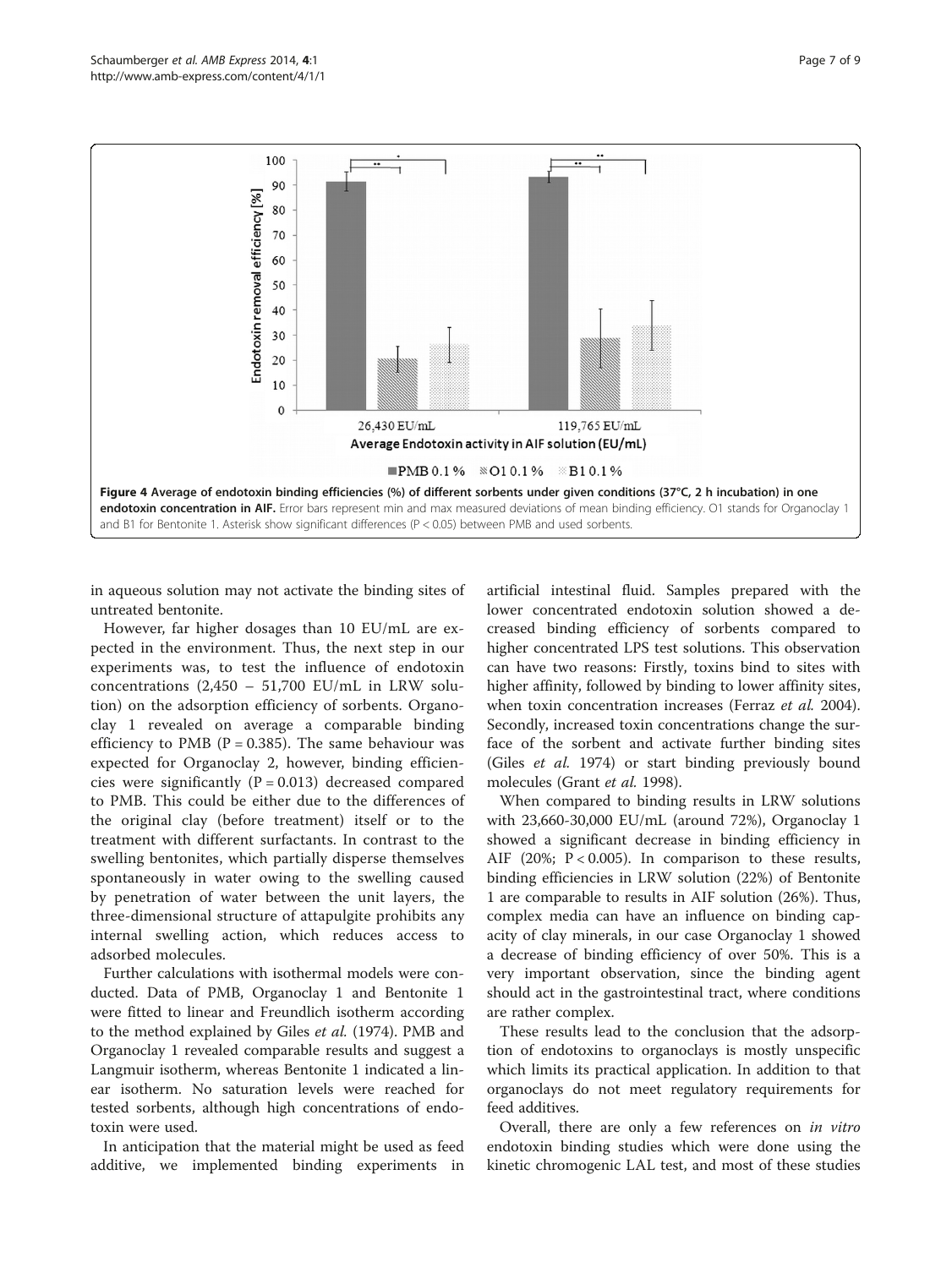<span id="page-7-0"></span>were done with other sorbents than clay minerals. Anspach and Hilbeck (1995) investigated various affinity sorbents (histidine, histamine and PMB) and recovered a binding capacity of 0.48 mg endotoxin/g wet sorbent in a working solution with 70,000 EU/mL  $(7 \mu g/mL)$ . In a master's thesis from Xu Ying ([2006](#page-8-0)) the E. coli and endotoxin adsorption capacity of montmorillonite, zeolite and carbon nanotube with and without cetylpyridinium chloride (quaternary ammonium compound) treatment was described. Maximum binding capacity was reached by treated carbon nanotubes (with 357 EU/mg sorbent  $\approx$  35.7 ng/mg) and lowest was with zeolite (76.8 EU/mg  $\approx$  7.68 ng/mg). All tests were performed in 10 EU/mL working solution. Whereas, Perianayagam and Jaber (2008) tested Sevelamer Hydrochloride (a nonadsorbable, cross-linked polymer) in a 100 EU/mL solution and found a concentration dependent effect with best results (96%) at 50 mg/mL Sevelamer Hydrochloride. In a study testing bone char, Rezaee et al. [\(2009](#page-8-0)) revealed a binding capacity of 2.9 ng Endotoxin/g sorbent in a working solution with 80 EU/mL. With regard to a different experimental set up, to the studies mentioned above, in aqueous solution we could calculate the following absorbent capacities for the highest endotoxin concentration (50,000 EU/mL): 5.59 mg/g (Organoclay 1) > 3.97 mg/g  $(PMB) > 2.58$ .mg/g  $(Organoclav 2) > 1.55$  mg/g (Bentonite 1) > 1.23 mg/g (Bentonite 2). Even higher maximum binding capacities of sorbents may be expected as saturation was not reached in our studies. In general we could achieve higher binding efficiencies in our experiments compared to other studies.

In conclusion, the LAL assay could be successfully used to test supernatants of endotoxin binding studies in aqueous solution and artificial intestinal fluid. The studies we evaluated (single concentration, endotoxin concentrations on adsorption efficiency in LRW solutions and sorption experiments in AIF) provide a good tool for the screening of sorbents for their potential endotoxin binding efficiency. Our results show that incubation media used for the endotoxin binding assay have an influence on the binding capacity of clay minerals. Binding mechanisms of treated and non-treated clays are different. Organoclay 1 (0.1%) showed good binding efficiencies in LRW solutions, whereas Bentonite 1 (0.1%) obtained a lower, but constant binding efficiency of high concentrated LPS solutions in LRW and AIF. In the 50,000 EU/ml aqueous buffer solution best adsorbent capacity was revealed for Organoclay 1 (5.59 mg/g), which showed a comparable binding efficiency to PMB (3.97 mg/g). Even higher binding capacities may be approached if saturation would be reached. Clay minerals, non-treated and treated, showed a promising endotoxin binding capacity in vitro. Further investigations are necessary to better understand the binding

mechanism and to prove the effect of the used clays for in vivo trials.

#### Competing interests

The authors declare that they have no competing interests.

#### Acknowledgments

I would like to thank Dr. Elisavet Kunz-Vekiru and Dr. Veronika Nagl for critically reading the manuscript and for their excellent and kind support.

#### Author details

<sup>1</sup>BIOMIN Research Center, Technopark 1, Tulln 3430, Austria. <sup>2</sup>Clinic for Swine University of Veterinary Medicine Vienna, Veterinaerplatz 1, Wien 1210, Austria. <sup>3</sup>Clinic for Swine, Ludwig-Maximilians-University Munich Sonnenstrasse 16, Oberschleissheim 85764, Germany.

#### Received: 30 September 2013 Accepted: 17 December 2013 Published: 2 January 2014

#### References

- Anspach FB, Hilbeck O (1995) Removal of endotoxins by affinity sorbents. J Chromatogr A 711:81–92
- Bang FB (1956) A bacterial disease of limulus polyphemus. Bull Johns Hopkins Hosp 98:325–351
- Danner RL, Joiner KA, Rubin M, Patterson WH, Johnson N, Ayers KM, Parrillo JE (1989) Purification, toxicity, and antiendotoxin activity of polymyxin B nonapeptide. Antimicrob Agents Chemother 33:1428–1434
- Determination of the Disintegration Time of Tablets (1989) Authority of the Minister of Health, Canada. [http://www.hc-sc.gc.ca/dhp-mps/alt\\_formats/](http://www.hc-sc.gc.ca/dhp-mps/alt_formats/hpfb-dgpsa/pdf/prodpharma/tab_com-eng.pdf) [hpfb-dgpsa/pdf/prodpharma/tab\\_com-eng.pdf](http://www.hc-sc.gc.ca/dhp-mps/alt_formats/hpfb-dgpsa/pdf/prodpharma/tab_com-eng.pdf). Date modified 5 July 1989
- Ditter B, Urbaschek R, Urbaschek B (1983) Ability of various adsorbents to bind endotoxins in vitro and to prevent orally induced endotoxemia in mice. Gastroenterol 84:1547–1552
- Dubczak J (2011) Resolving Test Interferences. In: McCullough Z (ed) The Bacterial Endotoxin Test. A practical guide. Davis Healthcare International Publishing, Illinois, pp 195–214
- Ferraz AI, Tavares T, Teixeira JA (2004) Cr (III) removal and recovery from Saccharomyces cervisiae. Chem Eng J 105:11–20
- Ganner A, Schatzmayr G (2012) Capability of yeast derivatives to adhere enteropathogenic bacteria and to modulate cells of the innate immune system. Appl Microbiol Biotechnol 95:289–297
- Gardiner KR, Anderson NH, McCaigue MD, Erwin PJ, Halliday MI, Rowlands BJ (1993) Adsorbents as antiendotoxin agents in experimental colitis. Gut 34:51–55
- Giles GG, Smith D, Huitson A (1974) A general treatment and classification of the solute adsorption Isotherm I Taheoretical. J Colloid Interface Sci 47:755–765
- Gorbet MB, Sefton MV (2005) Endotoxin: the uninvited guest. Biomater 26:6811–6817
- Grant PG, Lemke SL, Dwyer MR, Phillips TD (1998) Modified langmuir equation for S-shaped and Multisite Isotherm plots. Langmuir 14:4292–4299
- Hodgson JC (2006) Endotoxin and mammalian host response during experimental disease. J Comp Pathol 135:157–175, doi:S0021-9975(06)00086-7 [pii]
- Hou KC, Zaniewski R (1991) The effect of hydrophobic interaction on endotoxin adsorption by polymeric affinity matrix. Biochim Biophys Acta 1073:149–154
- Hurley JC (1995) Endotoxemia: methods of detection and clinical correlates. Clin Microbiol Rev 8:268–292
- Lemke SL, Ottinger SE, Mayura K, Ake CL, Pimpukdee K, Wang N, Phillips TD (2001) Development of a multi-tiered approach to the in vitro prescreening of clay-based enterosorbents. Anim Feed Sci and Technol 93:17–29
- Magalhaes PO, Lopes AM, Mazzola PG, Rangel-Yagui C, Penna TC, Pessoa A (2007) Methods of endotoxin removal from biological preparations: a review. J Pharm Pharm Sci 10:388–404
- Mani V, Weber TE, Baumgard LH, Gabler NK (2012) Growth and Development Symposium: Endotoxin, inflammation, and intestinal function in livestock. J Anim Sci 90:1452–1465
- Munford RS (2005) Detoxifying endotoxin: time, place and person. J Endotoxin Res 11:69–84
- Nolan JP, McDevitt JJ, Goldmann GS, Bishop C (1975) Endotoxin binding by charged and uncharged resins. Proc Soc Exp Biol Med 149:766–770
- Perianayagam MC, Jaber BL (2008) Endotoxin-binding affinity of sevelamer hydrochloride. Am J Nephrol 28:802–807